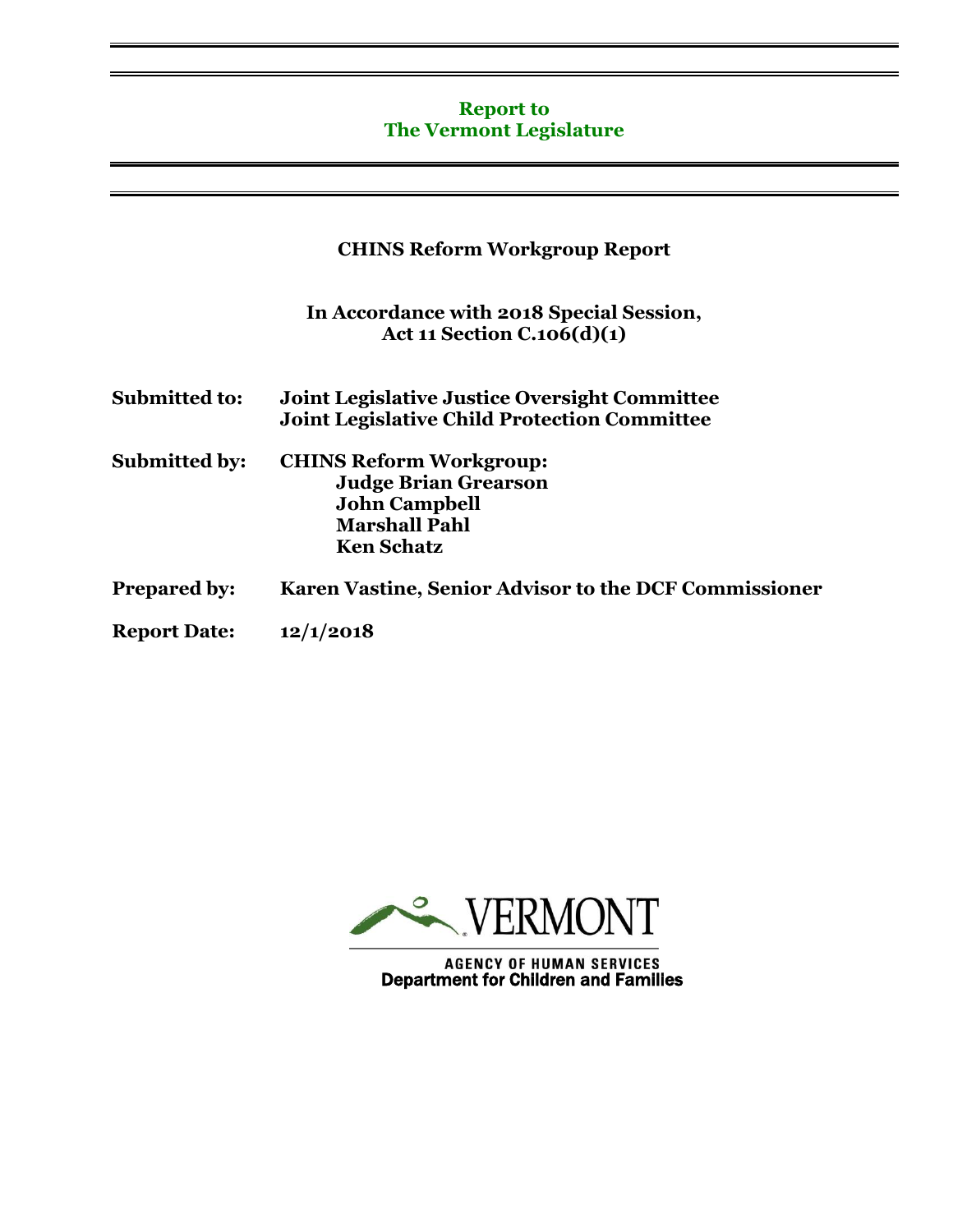### **Introduction**

The CHINS (Children in Need of Care and Supervision) Reform Workgroup is comprised of leadership from the Judiciary, the Office of the Defender General, the State's Attorneys and Sheriffs Association and the Department for Children and Families. Since August 29<sup>th</sup>, the group has convened nine times to discuss strategic reforms to the CHINS system. CHINS is itself complex, as are the needs of the children and families who are engaged in this system. What follows are a series of recommendations, some still under development, that consider the needs of vulnerable families to help them avoid CHINS system involvement; provide supports to help families achieve resolution; and improving the system.

The purpose of this report is to respond to 2018 Special Session Act 11 Section C.106, sections (c) and (d). Accordingly, this workgroup is to:

"review and propose change to the systems by which CHINS cases are processed and adjudicated. In undertaking this review the group shall evaluate successful models used in other countries, states, or cities. The proposal shall incorporate innovative approaches to holistic reform and strategies to reduce the need for court intervention, and may include the use of regional and mobile models, judicial masters, mediation, dedicated resources, and other alternative dispute resolution options to the CHINS process. The proposal for reform shall:

- (1) Support and improve child safety;
- (2) Provide early screening for substance abuse, mental health, and trauma of children and parents;
- (3) Provide early access to services designed to address screening outcomes;
- (4) Improve timeliness of adjudication, including timeliness to permanency for children, whether permanency is reunification with parents or termination of parental rights;
- (5) Ensure due process;
- (6) Serve the best interests of the affected children;
- (7) Relieve systemic resource and budget pressures; and
- (8) Lead to lasting changes.

(d) …and shall include a recommendation on how to allocate the \$1,250,000 allocated for fiscal year 2019 to reflect the vision for reforming the CHINS docket that achieves the outcomes set forth in subsection (c) of this section:

(1) on or before December 1, 2018 shall report to a combined meeting of the Joint Legislative Justice Oversight Committee and Joint Legislative Child Protection Committee"

# **CHINS Report**

The legislature appropriated \$1,250,000 in FY19 and \$2,500,000 in FY20. In light of the fact that it is unlikely any of the initiatives could actually start before July 1, 2019, the group's suggestion is that we preliminarily make recommendations for the combined total of \$3,750,000. Here are some rough, preliminary numbers to start the discussion of how to allocate funds.

#### **1. Sustained Evidence-based Home-visiting Model: \* Total cost still being considered by the group**

Comparison Study - \$25,000-\$50,000**:** Home-visiting is a prevention strategy that is evidence-based for promoting safe, healthy parenting and increased safety for children in the home. Specifically, it can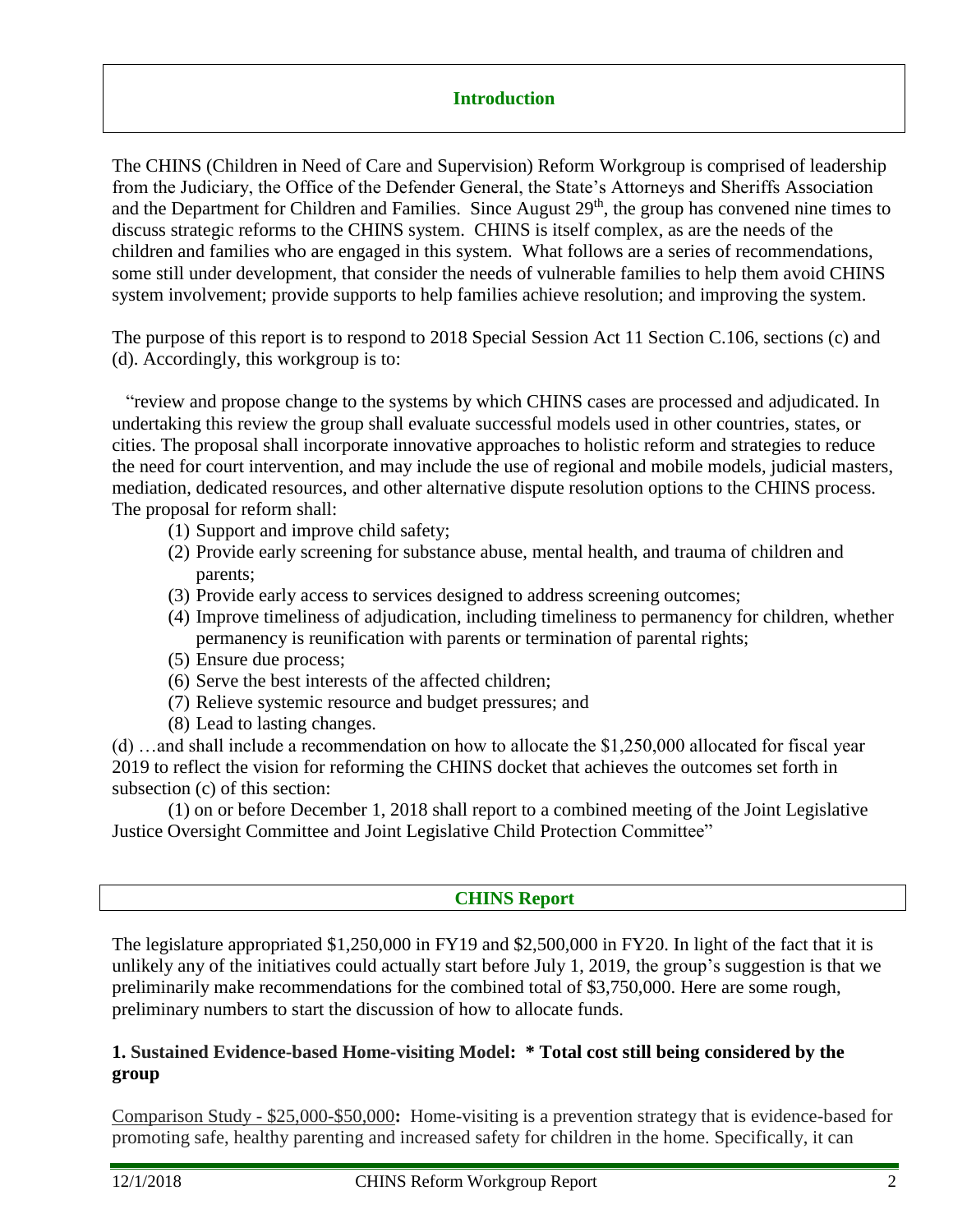strengthen protective factors for families such as resilience, social connections, concrete support, social competence of children, and knowledge of parenting. When combined with a family support specialist in pediatric/family medical practice, it can promote a strong connection to a medical home and provide a conduit for community partners to surround families with supportive relationships.

In order for the group to propose a specific home-visiting model to be piloted, and if successful, scaled to state-wide application, it would first like to retain a consultant to evaluate existing models through the lens of what would work well for Vermont given the available service array and mostly rural demographic. A review of programs that are currently offered in Vermont, and those that are offered in other states to determine their efficacy and transferability to Vermont will position the committee to recommend a pilot. Specifically, the committee will issue an RFP to seek a contractor who:

- Is well-versed in home-visitation models:
- Can make recommendations that capitalizes and maximizes existing infrastructure and professional development investments, and specifically looks at what is happening in Vermont to see if it is working to not duplicate existing efforts;
- Can be objective:
- Has a foundational understanding of the Vermont social service landscape, including the existing home visiting infrastructure;
- Understands child welfare and why Vermont is looking to scale home-visiting as a prevention strategy;
- Can knowledgably recommend an approach to implement a pilot, evaluate it and scale it statewide; and
- Can turn this around in a relatively short time-frame, ideally by mid-December.

Pilot: Once the comparison study is complete, the group will agree to a model based on the recommendation of the consultant and will pilot it in multiple districts or region.

# **2. Judicial Master (and associated staff) - \$400,000:**

A judicial master could relieve significant pressures on family court by providing timely proceedings that are related to the CHINS process but do not require a judge. A two-district judicial master pilot could encourage parents to follow case plans/remain engaged in treatment and would weigh in on any non-evidentiary proceedings including but not limited to:

- Parent-child contact;
- Status conferences;
- Screening cases for mediation or restorative processes such as Family Group Conferencing; and
- Preliminary hearings.

The CHINS Reform Group agrees that the Judicial Master concept could be a helpful and valuable approach to CHINS Reform. The details of this proposal are still being considered and discussed by the group and there is particular interest in how this connects and supports the Alternative Dispute Resolution initiative described in the section below.

# **3. Alternative Dispute Resolution** - **\$400,000**

Research shows that parents who are engaged with their own planning are far more likely to successfully be reunited with their children. Mediation is an option that builds on parents' intrinsic motivation and allows for all parties and their attorneys to be at the table working collaboratively to solve problems outside the formal, adversarial process. Jurisdictions which have engaged in effective child protection mediation over many years have shown a significant increase in family reunification outcomes.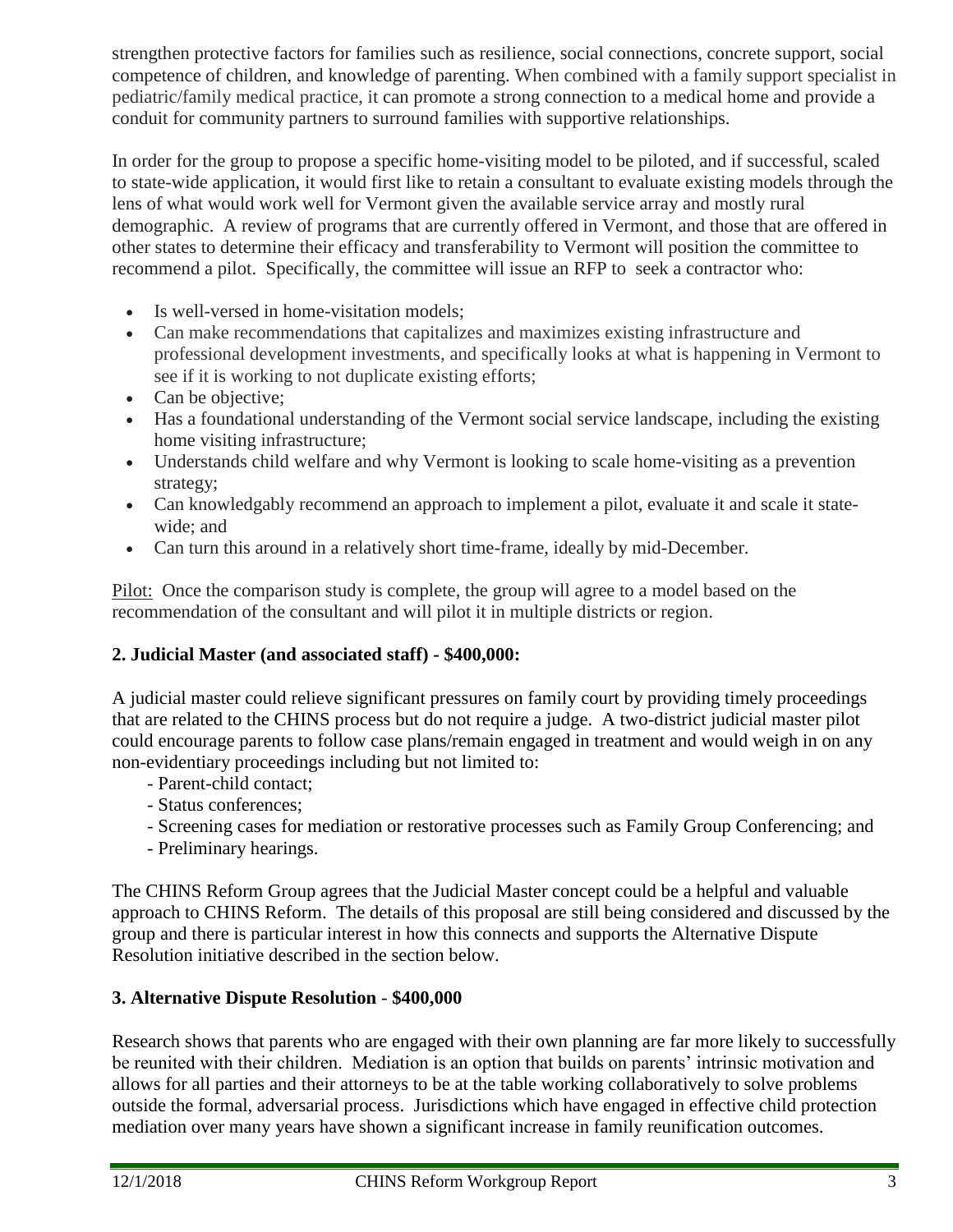Additionally, restorative justice approaches such as Family Group Conferencing have also proved to achieve positive outcomes for children and their parents in the child welfare context in the United Kingdom, New Zealand and other locations.

In Arizona, California, Nova Scotia, New Zealand, England and other places, child welfare cases can be resolved or mostly resolved without court time. By offering mediation as early in the process as conceivably possible, a neutral mediator could assist the parties in reaching agreement on many aspects of a family's case.

Child protection mediators require specific training beyond the work that family court mediators already perform in Vermont. We could offer alternative dispute resolution both pre-petition and post-petition (including referrals from the judicial master). This initiative could first be offered as a pilot in two counties and could be jointly planned with the Justice for Children Task Force. The National Council of Juvenile and Family Court Judges is a resource for this initiative.

# **4. Peer Navigators – \$900,000**

The Child Welfare system is complicated, challenging and can be a traumatic experience for parents. Support that focuses on assisting parents with navigating the system would help address this and could contribute to parents achieving resolution sooner. Building on the intrinsic motivation as referenced in the mediation proposal, peer navigation also takes advantage of supporting parents' motivation that falls completely outside of court. Parents who themselves have been engaged in family court, would support parents going through the process. A peer navigator initiative could be layered onto the work of an existing set of organizations such as the recovery centers. The \$900,000 proposal is based on implementing 12 peer navigator positions in recovery centers at approximately \$65,000 per position and having a full-time coordinator (\$100,000).

There are a number of successful models that have been implemented in Washington State (which works with parents with substance abuse issues), Contra Costa County California, and Iowa. The Capacity Building Center is not only a resource for their evaluation and review of existing models, they also have a toolkit that includes training and certification for parents and the general implementation of this program.

# **5. Evaluation of proposals 1-4 above** - **\$250,000**

Each of the proposals described above: home-visiting, judicial master, mediation and peer navigators should be periodically assessed and evaluated for child welfare outcomes.

# **6. Review of the existing CHINS system- \$125,000**

The purpose of this report is to respond to 2018 Special Session Act 11 Section C.106, sections (c) and (d). As such, this workgroup is to: "*review and propose change to the systems by which CHINS cases are processed and adjudicated."* Specifically, Act 11 directs the workgroup to "*evaluate successful models used in other countries, states or cities. The proposal shall incorporate innovative approaches to holistic reform and strategies to reduce the need for court intervention."* An evaluation of the existing system could provide guidance for additional ways to achieve better outcomes in child welfare.

Moreover, an evaluation of the system could help the group make recommendations that achieve procedural justice - where parties have their voices heard, are able to engage in a transparent process, are treated respectfully and where entities and individuals with authority are trustworthy - leads to better outcomes in family court. Studies have shown that permanency is achieved on a shorter time frame